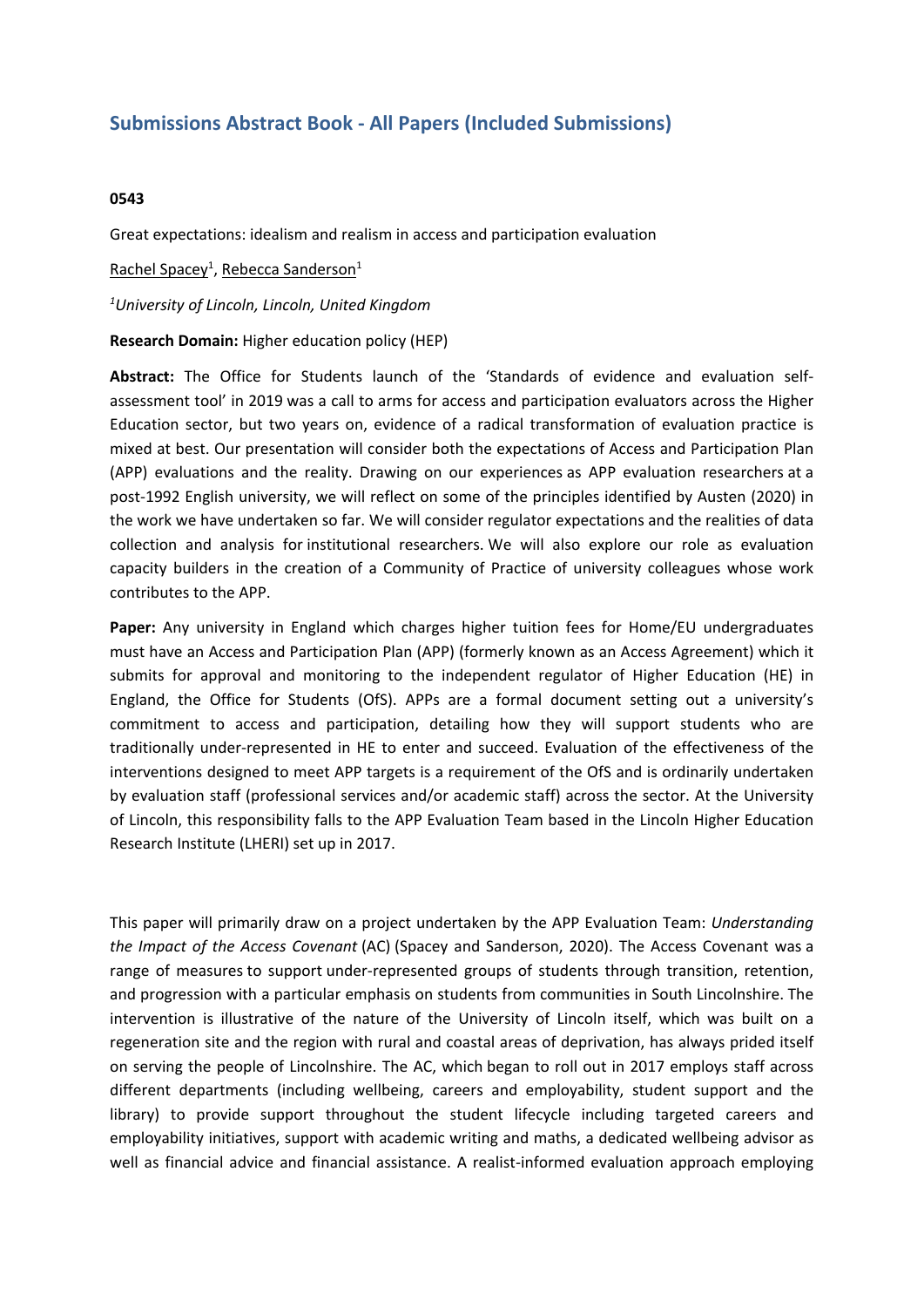mixed methods included gathering data from university staff involved in AC initiatives to provide <sup>a</sup> process and impact evaluation.

The evaluation of the AC was aligned with the new expectations of access and evaluation which recommended the use of "*stronger and more robust impact evaluation plans*" (OfS, 2019, p.1). The OfS also recommended that "*evaluation is appropriate and proportionate to the investment and activities"* (OfS, 2019, p.16). A mixed methods research design was considered appropriate since the aim was to collect and analyse both qualitative data from staff involved in delivery of the services and the students who had accessed them, as well as quantitative data from students in one single study. Explanatory sequential design was used whereby qualitative methods (interviews with staff and students) were used to collect data to help explain the quantitative data collected by <sup>a</sup> questionnaire, in more depth. Biographical life-grid interviews with students were undertaken, <sup>a</sup> method which has grown in popularity in educational research (Abbas et al., 2013) and enable both the participant and the researcher to "*map life events along <sup>a</sup> timeline*" (Hudson, 2016, p.17) and help with "*the discussion of sensitive issues*" (ibid).

Several issues, emulating many of the principles identified by Austen (2020) were highlighted in terms of developing an evaluative mindset in HE, some of which we will discuss in our presentation. Firstly, we will focus on the varieties of data available to evaluation researchers. While Morgan reminds us: *"it has never been more important to collect the correct big data that will provide us with the knowledge to evolve our provision and provide a high quality student experience*" (2019), sometimes the reality of data collection can be complicated as our study highlighted staff anxieties about data and the institutional assumptions made about data in terms of its collection, access and sharing which has been identified in other similar studies (Holland et al., 2017; Stevenson et al., 2019).

Secondly, in relation to developing evaluation capacity, we discovered that practitioners felt siloed and were finding it difficult to make connections with each other. A Community of Practice (CoP) model (Lave and Wenger, 1991) was recommended as <sup>a</sup> possible solution and as part of the development of the new Access and Participation Plan (APP) 2020-25, the CoP was established. This has rapidly evolved to include <sup>a</sup> range of professional services staff, Students' Union officers and academic members of staff including lecturers and researchers. The CoP is formally incorporated into APP project governance structure to ensure the group has a voice to influence decision making, and that decisions and discussions made by senior committees are communicated to and embedded in grass-roots practices.

**References:** Abbas, A., Ashwin, P., and McLean, M. (2013) Qualitative Life-Grids: A Proposed Method for Comparative European Educational Research. *European Educational Research Journal*, 12(3), 320- 329. Available at: <https://doi.org/10.2304/eerj.2013.12.3.320> [accessed 10 Jan 2020].

Austen, L. (2020) How to evaluate changes to teaching and learning in an age of Covid-19. *Wonkhe*. Available at: [https://wonkhe.com/blogs/how-to-evaluate-changes-to-teaching-and-learning-in-an](https://wonkhe.com/blogs/how-to-evaluate-changes-to-teaching-and-learning-in-an-age-of-covid-19/)[age-of-covid-19/](https://wonkhe.com/blogs/how-to-evaluate-changes-to-teaching-and-learning-in-an-age-of-covid-19/) [accessed 8 July 2021].